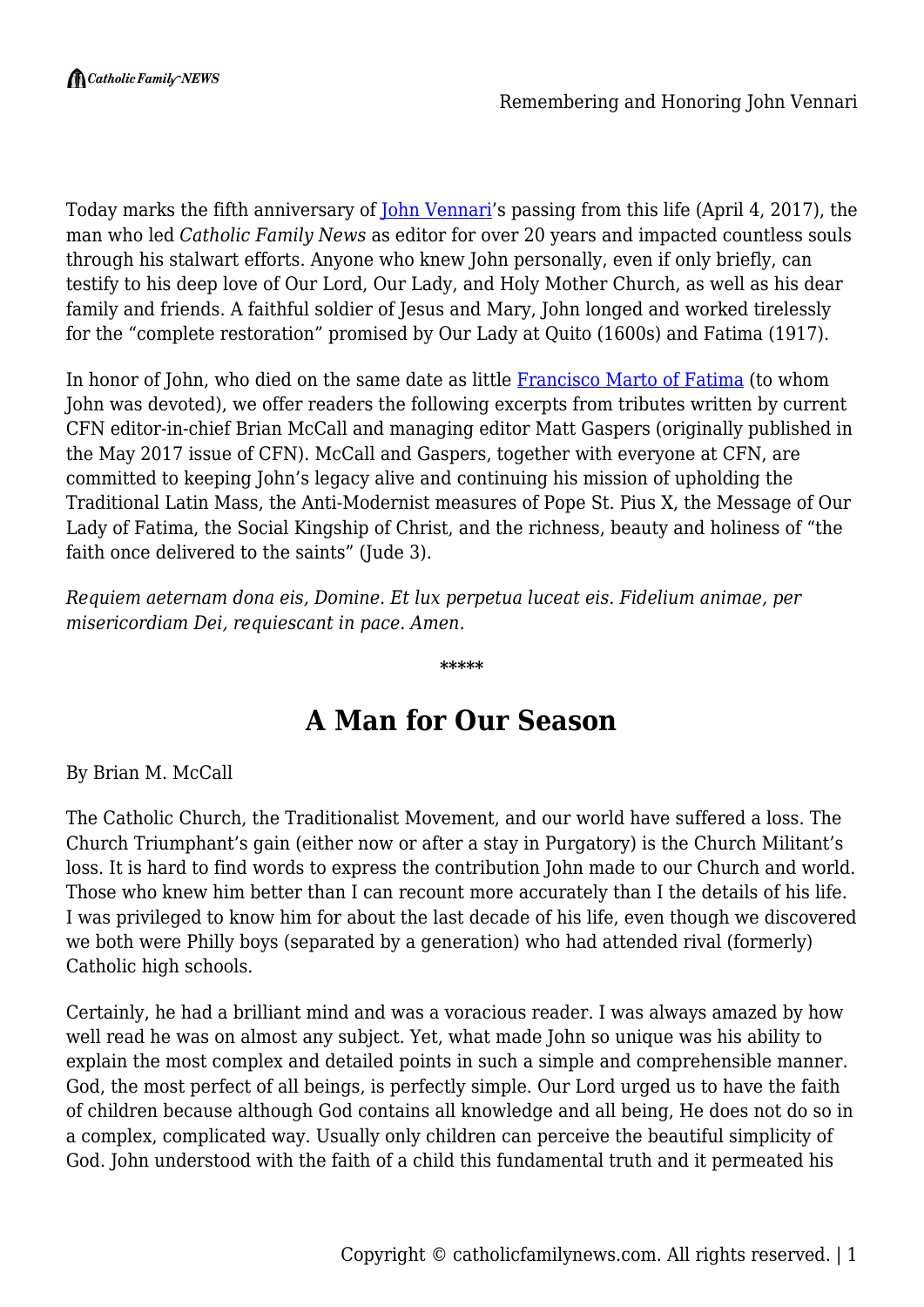writing and his lecturing. This was the reason he could see through the smoke and mirrors of Modernism and immediately gravitate to the simple Truth. He could explain doctrines of the Faith, complicated interwoven history, and even convoluted post-conciliar documents in a simple, straightforward way that anyone, no matter their educational level, could easily grasp. John was just as comfortable talking to a Ph.D. holder, a child, or an 80-year-old lady who never completed 8th Grade.

…

Beyond this ability to see the essence of things, John's other endearing quality was his sense of humor. One could easily become downcast in a Church in perpetual civil war and civil society degenerating by the minute. John never gave into the temptation to become a white sepulcher of grief or to bitter zeal. He hated error and Modernism, but he loved the Faith, his family, and life in general. He loved a good joke or funny story. His conferences, even on the most serious of topics, always wove a thread of humor or satire throughout them to keep a smile on the lips of his audience. He loved music. My fondest memories of John are enjoying the sight and sounds of him playing an eclectic collection of music with his children at the end of a long day at a *Catholic Family News* conference. His face beamed with a vitality and a supernatural joy. It always brightened my day to receive an email from him busting his vest buttons to share a picture of his daughter performing in a prominent concert or simply reporting on one of the children's academic successes.

…

As we live, so we shall die. This is an old adage that proved so true with John. I don't think I have known anyone who accepted the death God had prepared with such resignation and peace. The last telephone conversation I had with him and the last email correspondence all let me witness a man joyfully happy to fight the good fight until his very last breath and with vitality in his heart. His was an exemplary final year of life for all. I secretly wonder if his ability to endure suffering with joy is the cause of the medical profession's failure to diagnose his condition for so many months. … John simply took all of it in stride, the uncertainty as to the diagnosis, the unlikelihood (naturally speaking) of a cure, and the final battle. He maintained a lively hope in a supernatural cure while he continued his work from his hospital bed until the end.

…

Farewell, true and faithful friend. When you reach your eternal reward, cast your gaze sometime in the Beatific Vision on those of us who remain here below and intercede for our perseverance to follow you on the sure road. We mourn your loss and wonder how we will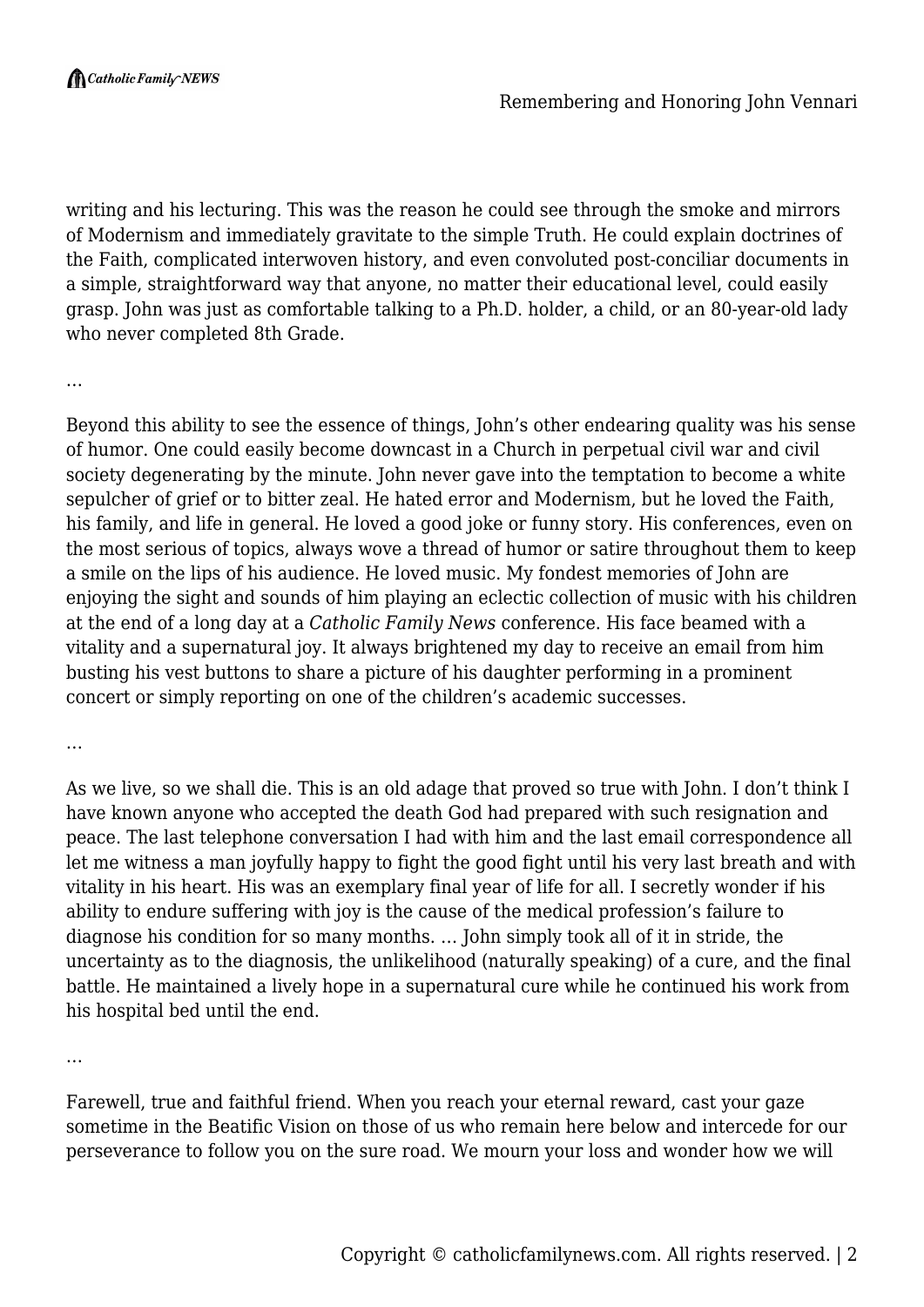carry on the fight without you, but we know you will bring a unique spark of life and a smile to the Blessed Virgin in whose service you labored so long, St. Philomena, St. Joseph, Father Gruner, and all the Blessed whom you have joined or will join soon. The light of your life which you placed on such a high hill will be our beacon until, God willing, we meet again.

\*\*\*\*\*

## **Farewell, O Mighty Man of Valor**

By Matt Gaspers

It was sometime between late 2003 and early 2004 that I was first introduced to *Catholic Family News*, as well as the Fatima Center, both of which have been profound instruments of God's grace and truth in my life. A close friend of mine and his father began sharing copies of CFN with me and helping me understand the state of the Church and the world in light of Our Lady's Fatima Message. You might say they made me "Fatima conscious," which as I discovered was inseparable from becoming "Tradition conscious." And one man whose writings were at the forefront of many of our lengthy discussion was, of course, John Vennari.

I still vividly remember reading and discussing John's account of what he witnessed at the "pan-religious conference" held in Fatima in October 2003. He described hearing with his own ears Fr. Jacques Dupuis, a notoriously Modernist-minded priest, publicly denounce the dogma "outside the Church there is no salvation," specifically, the Council of Florence's solemn definition of that divinely revealed truth. John's no-nonsense reporting of such blatant errors, coupled with his well-documented refutation of them, had a profound impact on me. I have since described my experience as feeling similar to the film *The Matrix*, when the main character Neo is finally unplugged from the virtual reality he assumed was real his entire life. Initially, it was not a pleasant experience – not for Neo or for myself – but over time I came to appreciate the great gift I had received (namely, the Truth) and desired to know more.

Perhaps a year or so later (around the summer of 2005), I discovered and read John's booklet, *[The Permanent Instruction of the Alta Vendita](https://fatima.org/wp-content/uploads/2019/06/BT057-Alta-Vendita-2019-WEB2.pdf)*, which was my first education in the evils of Freemasonry and Modernism. His discussion of their history and implementation, especially in relation to the Second Vatican Council, was another game-changer for my spiritual life. *What on earth has happened in the Church?* I began asking myself. This led me to begin studying in earnest the teachings of the pre-conciliar Popes and comparing them to the teachings of Vatican II, specifically, certain novelties present in the conciliar documents.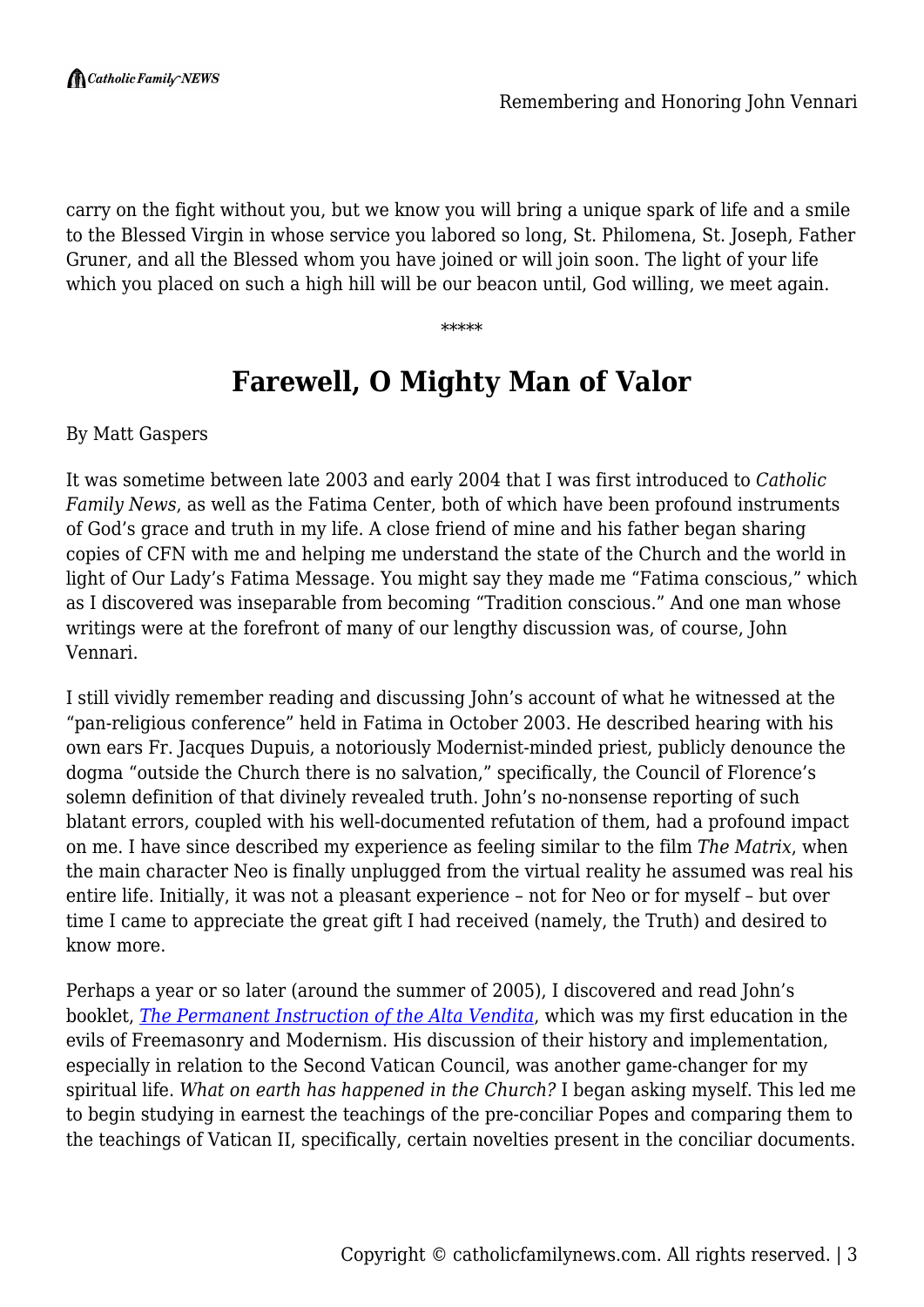John's booklet helped me understand even more that, indeed, something went terribly wrong at the Council, yet it also pointed out the glorious hope for future restoration offered by Our Lady of Fatima. Reading John's booklet was thus a major catalyst for my interest in learning all I could about the Third Secret of Fatima.

As Providence would have it, my first personal contact with John began with a simple email involving the Third Secret. By this time, it was the fall of 2011 and I had long since become a CFN subscriber, as well as an avid supporter of the Fatima Center. I happened to be reading the August-September 2011 issue of *Inside the Vatican* – specifically, Dr. Robert Moynihan's editorial, "Passing of a Friend" (p. 4), a posthumous tribute to the then-recently deceased Archbishop Pietro Sambi (Papal Nuncio to the United States) – when, to my great surprise, I read the following account of a conversation between Dr. Moynihan (Editor-in-Chief of ITV) and Archbishop Sambi:

We were discussing the Third Secret of Fatima, the allegations that the Vatican has not published the entire text of the Third Secret as revealed to Sister Lucia, and the response of Cardinal Tarcisio Bertone, the Vatican secretary of state, in a book where Bertone states that there is nothing more to be revealed. Sambi said, "Excuse me." He got up, went out of the room, and came back with a book. "Here," he said. **"Do you know this book? You should read it." It was Christopher Ferrara's** *The Secret Still Hidden***.**

"Wait," I said. "You are the Pope's representative in the US, and you are urging me to read a book that questions what the secretary of state wrote?" Sambi replied, "All I am saying is that there are interesting things worth reading in this book. And in the end, we are all after the truth, aren't we? The truth is the important thing…" [Emphasis added]

 I knew Chris and John were colleagues, and that a favorable mention of Chris' book in ITV was major news, so I decided to search for their contact info online and send an email alerting them both to this exciting development. John was the first to respond:

Dear Mr. Gaspers,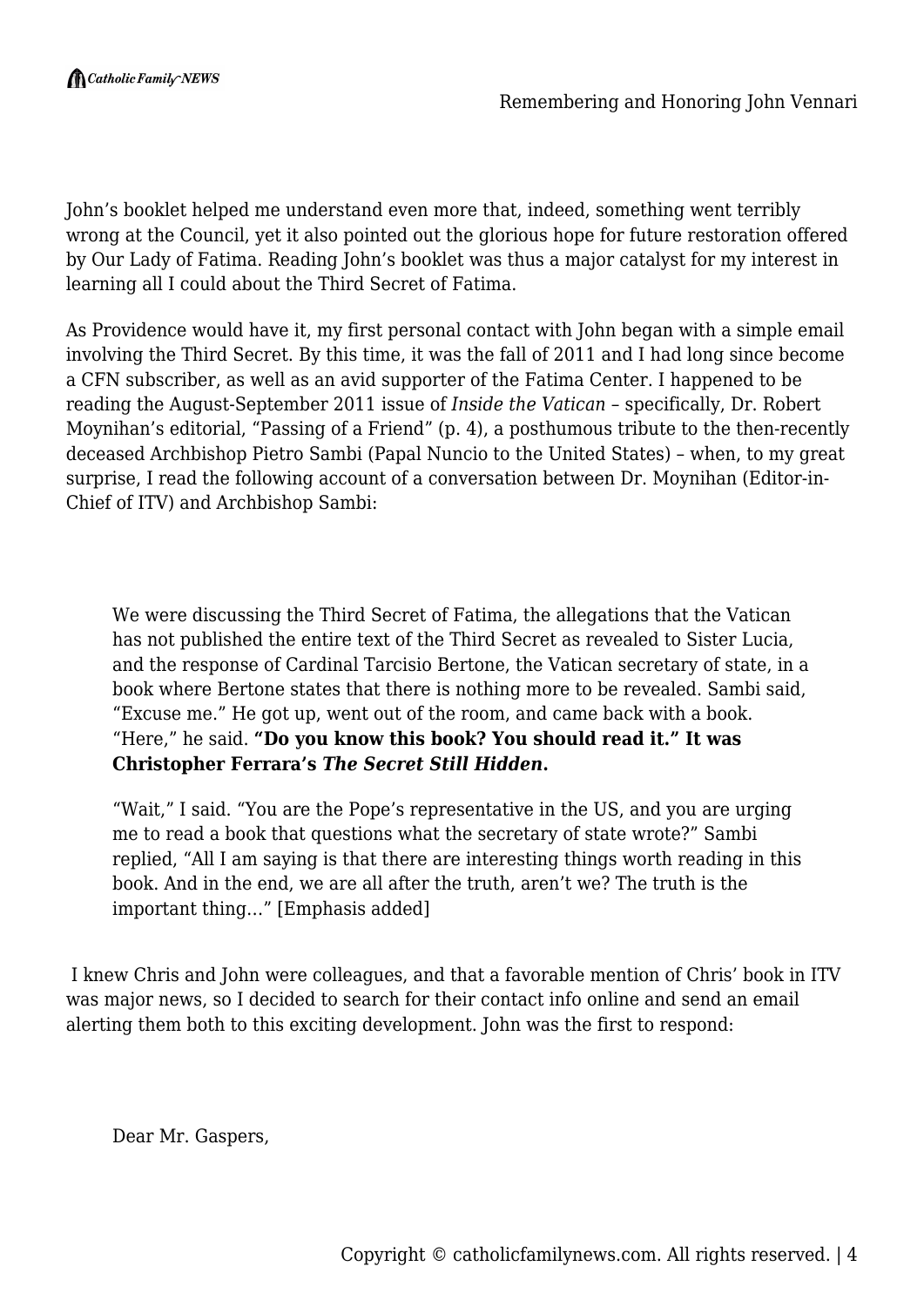Many thanks for your encouraging email. I forwarded it to Chris' personal email and to others' personal emails at the Fatima Center. I much appreciate your note.

Prayers and best wishes,

JV

 Thanks to John forwarding my message to Chris' personal email (the only address I could find online was a general one for the American Catholic Lawyers Association), I received the following reply from Chris shortly thereafter:

Dear Mr. Gaspers,

Well, I am bowled over by this news. I have to give Moynihan credit for even mentioning my name. He risks Inside the Vatican becoming Outside the Vatican.

Maybe this is another sign that the dam is breaking and the truth will soon come flooding out over the whole Church and the world. Thanks for making my week, if not my year!

In Christ,

Chris Ferrara

Interestingly, all of this correspondence between myself, John, and Chris took place on August 15, the Solemn Feast of Our Lady's Assumption. Surely this was no accident!

Thus began my friendship with John, which, until last summer [2016], consisted entirely of email correspondence. And yet, despite the long-distance nature of our relationship, John's messages were so personable that a sincere rapport quickly developed between us. Shortly after our initial email exchange, I shared with John an article idea for CFN and he graciously agreed to take a look. I had long since dreamed of one day having my writing published in some venue, so the fact that John Vennari, a man whose work I so greatly admired, was willing to review my work was quite thrilling. He ended up making my dream a reality by running "The Truth About Islam," my first published article, in the December 2011 issue of CFN. …